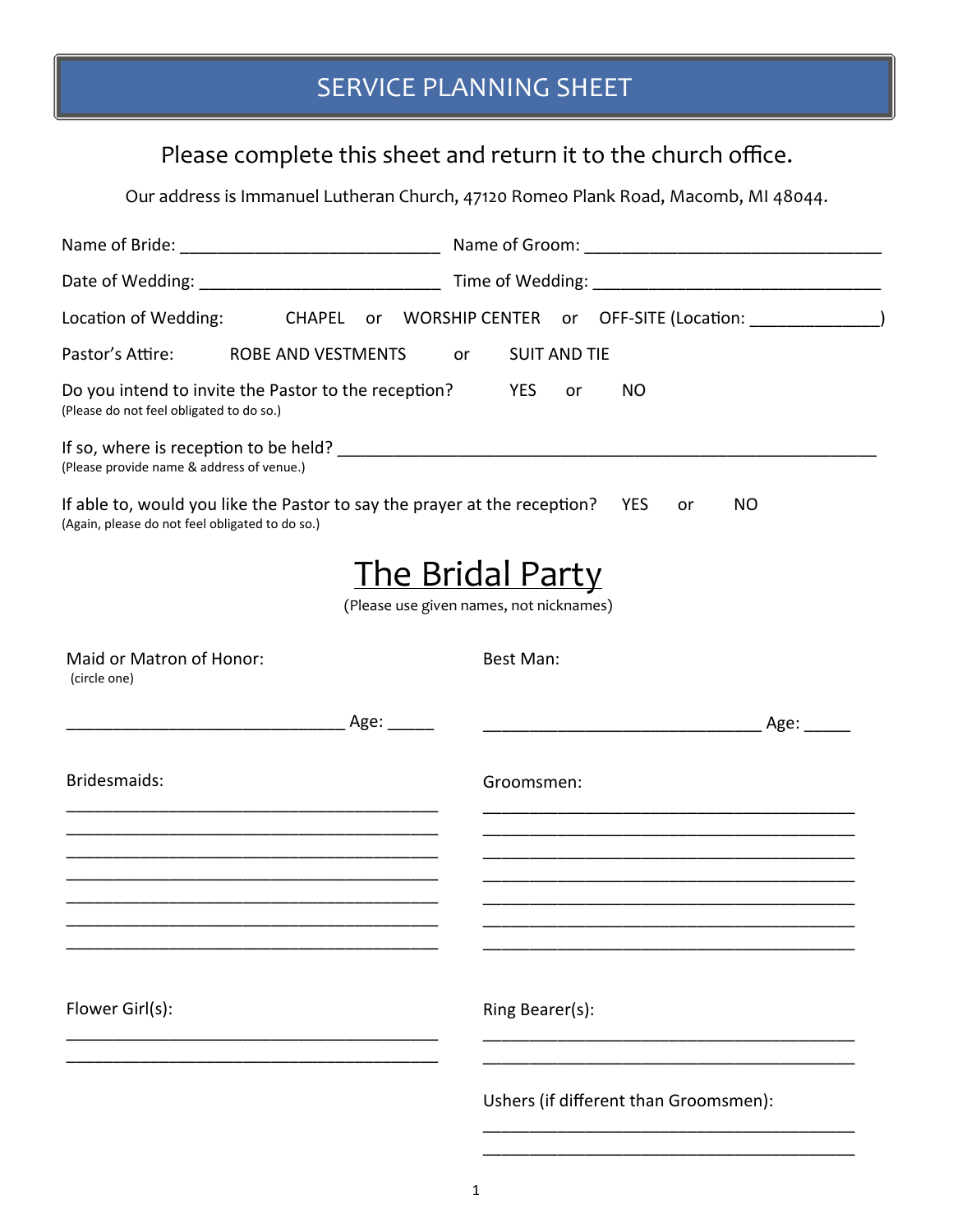## The Service Details

*You will talk through these questions with the Pastor who is officiaƟng your ceremony when you meet with him.* 

| Will you be having a special person/people read scripture? |                                                                                                         |                               |                               |    |          |
|------------------------------------------------------------|---------------------------------------------------------------------------------------------------------|-------------------------------|-------------------------------|----|----------|
| <b>Scripture Readings:</b>                                 |                                                                                                         |                               |                               |    |          |
|                                                            |                                                                                                         |                               |                               |    |          |
|                                                            |                                                                                                         |                               |                               |    |          |
| Parental Blessing?                                         |                                                                                                         |                               |                               |    |          |
|                                                            |                                                                                                         |                               | Vow #2? _____________________ |    |          |
|                                                            | Exchanging Rings: Version #1? or                                                                        | Version #2? $\frac{1}{2}$     |                               |    |          |
|                                                            | Will lighting of the unity candle, sand ceremony,<br>or other specialty element be part of the service? |                               |                               |    |          |
| Do you want to use our aisle candles?                      |                                                                                                         | Yes ______________ No _______ |                               |    |          |
| Are you going to have programs?                            |                                                                                                         | Yes No                        |                               |    |          |
| (circle one)                                               | If yes, are you creating them, or do you want Immanuel to do them? We Are                               |                               |                               | or | Immanuel |
|                                                            | If we are to do them, do you want your parents listed as part of the bridal party? Yes No               |                               |                               |    |          |
|                                                            | If so, how would you like their names to appear?                                                        |                               |                               |    |          |
|                                                            |                                                                                                         |                               |                               |    |          |
|                                                            |                                                                                                         |                               |                               |    |          |
|                                                            | Number of guests expected to be in attendance: ________________                                         |                               |                               |    |          |
|                                                            | For the bridehow would you like to sign your name on the marriage license? If changing your last name,  |                               |                               |    |          |

you can sign with your new last name, or hyphenate. (*please print below*)

\_\_\_\_\_\_\_\_\_\_\_\_\_\_\_\_\_\_\_\_\_\_\_\_\_\_\_\_\_\_\_\_\_\_\_\_\_\_\_\_\_\_\_\_\_\_\_\_\_\_\_\_\_\_\_\_\_\_\_\_\_\_\_\_\_\_\_\_\_\_\_\_\_\_\_\_\_\_\_\_\_\_\_\_\_\_\_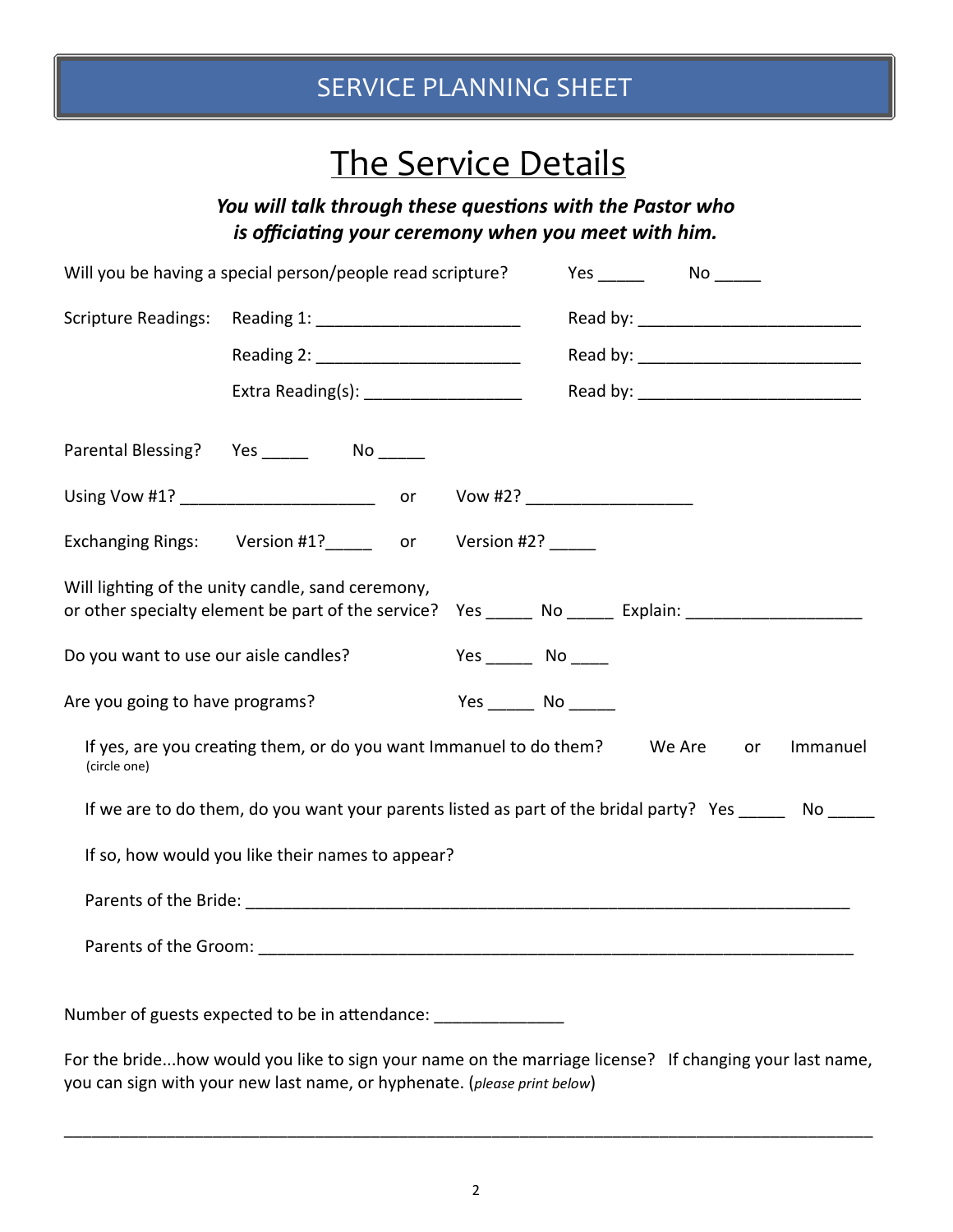About the music...are you planning to have:

- □ Recorded/streamed music
- $\Box$  Live music

If using live music, are you planning to use:

 Organ  $\Box$  Piano □ Guitar  $\Box$  Other, Please explain  $\Box$ Musician's Name: The Contracted them? Are you using a soloist? Yes \_\_\_\_\_\_ No \_\_\_\_\_ Soloist's Name: The Coloist's Name: The Coloist's Name: Has list of solos and music been submiƩed? Yes \_\_\_\_\_ No \_\_\_\_\_ What selection are you choosing for: Processional: \_\_\_\_\_\_\_\_\_\_\_\_\_\_\_\_\_\_\_\_\_\_\_\_\_\_\_\_\_\_\_\_\_\_\_\_\_\_\_\_\_\_\_ by: \_\_\_\_\_\_\_\_\_\_\_\_\_\_\_\_\_\_\_\_\_\_ Entrance of the Bride: etc. The state of the Bride: the state of the Bride: the state of the Bride: the state of the Structure of the Bride: the state of the Structure of the Bride: the state of the Structure of the Struct Solo (opƟonal): \_\_\_\_\_\_\_\_\_\_\_\_\_\_\_\_\_\_\_\_\_\_\_\_\_\_\_\_\_\_\_\_\_\_\_\_\_\_\_\_\_ by: \_\_\_\_\_\_\_\_\_\_\_\_\_\_\_\_\_\_\_\_\_\_ Recessional: \_\_\_\_\_\_\_\_\_\_\_\_\_\_\_\_\_\_\_\_\_\_\_\_\_\_\_\_\_\_\_\_\_\_\_\_\_\_\_\_\_\_\_\_ by: \_\_\_\_\_\_\_\_\_\_\_\_\_\_\_\_\_\_\_\_\_\_

What color lights would you like on the walls?\_\_\_\_\_\_\_\_\_\_\_\_\_\_\_\_\_\_\_\_\_\_\_\_\_\_\_\_\_\_\_\_\_\_\_\_\_\_\_\_\_\_\_\_\_\_\_\_\_

Are you planning on having any of the following used as part of your service? *Please note: If any of these items below are selected, they must be submiƩed to Jordan BeckeƩ (our Media Arts & Technology Director) at least 10 days before your wedding date.*

| $\Box$ | Photo slideshow | Played when?    |
|--------|-----------------|-----------------|
|        | Video           | Played when?    |
|        | Picture         | Shown when?     |
| $\Box$ | Graphic         | Shown when?     |
|        | Other           | Please specify: |

*Please contact Brandon Bible regarding the music for your wedding (bbible@immlutheran.org). Contact Jordan BeckeƩ regarding audio/visual needs for your wedding (jbeckeƩ@immlutheran.org).*